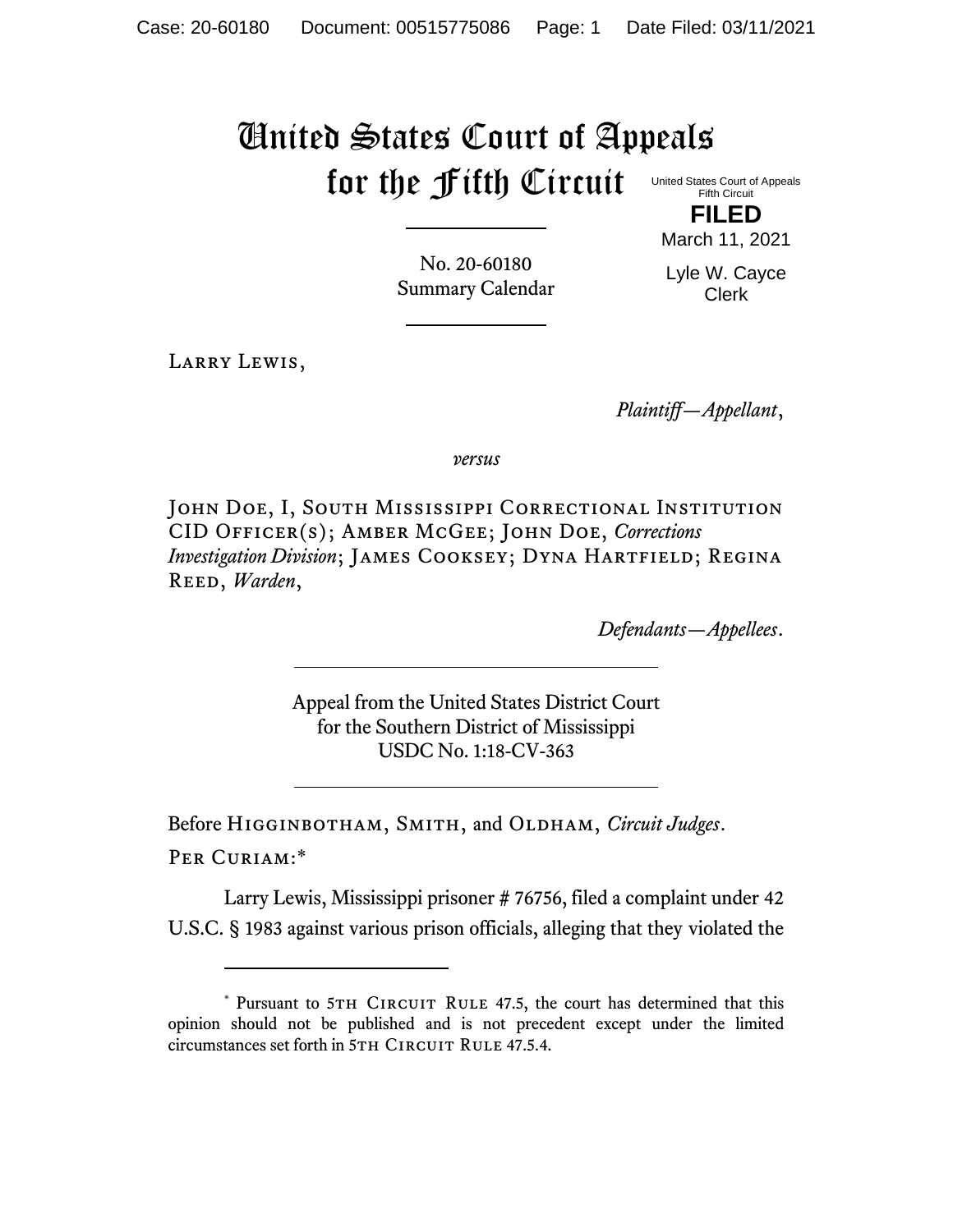## No. 20-60180

Eighth Amendment by failing to protect him from a group of inmates that physically attacked him. On motion by the defendants, the district court dismissed his complaint without prejudice for failure to exhaust administrative remedies under 42 U.S.C. § 1997e(a). Lewis timely appealed and filed a motion for leave to proceed in forma pauperis (IFP) on appeal. The district court denied his IFP motion and certified that his appeal was not taken in good faith.

Challenging the district court's certification, Lewis moves for leave to proceed IFP on appeal. "An appeal may not be taken [IFP] if the trial court certifies in writing that it is not taken in good faith."  $28$  U.S.C. § 1915(a)(3). This court's inquiry into whether the appeal is taken in good faith "is limited to whether the appeal involves legal points arguable on their merits (and therefore not frivolous)." *Howard v. King*, 707 F.2d 215, 220 (5th Cir. 1983) (internal quotation marks and citations omitted). If the court upholds the district court's certification, the appellant must pay the appellate filing fee or the appeal will be dismissed for want of prosecution. *See Baugh v. Taylor*, 117 F.3d 197, 202 (5th Cir. 1997). However, if the appeal is frivolous, this court may dismiss it sua sponte. *Id.* at 202 n.24; 5TH CIR. R. 42.2.

In accordance with the Mississippi Department of Corrections Administrative Remedy Program (ARP), Lewis filed a grievance in which he requested monetary damages and asked for criminal charges to be filed against a prison official. However, his grievance was rejected during the screening process on the grounds that the ARP did not have the authority to grant the relief he requested. Under the Prison Litigation Reform Act (PLRA), "[n]o action shall be brought with respect to prison conditions under [§ 1983], or any other Federal law, by a prisoner confined in any jail, prison, or other correctional facility until such administrative remedies as are available are exhausted." § 1997e(a). Even where an inmate seeks monetary damages that are unavailable through the ARP, the PLRA nonetheless